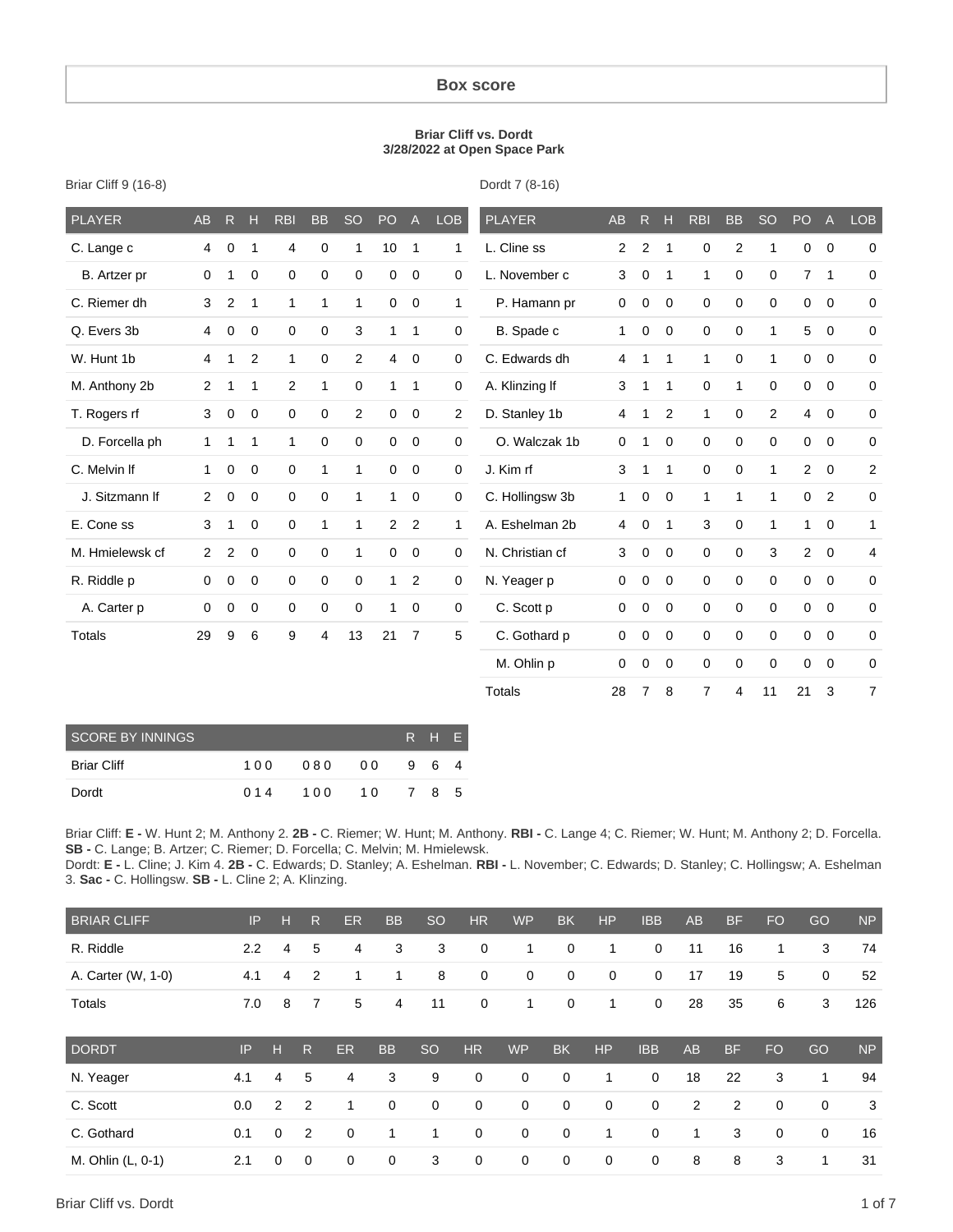| Totals |  |  | 7.0 6 9 5 4 13 0 0 0 2 0 29 35 6 2 144 |  |  |  |  |  |
|--------|--|--|----------------------------------------|--|--|--|--|--|
|        |  |  |                                        |  |  |  |  |  |

Briar Cliff: **Batters Faced -** R. Riddle 16; A. Carter 19. **HBP -** R. Riddle. Dordt: **Batters Faced -** N. Yeager 22; C. Scott 2; C. Gothard 3; M. Ohlin 8. **HBP -** N. Yeager; C. Gothard.

**Start:** 6:35 PM **Duration:** 3:00 **Attendance:** 0

Weather: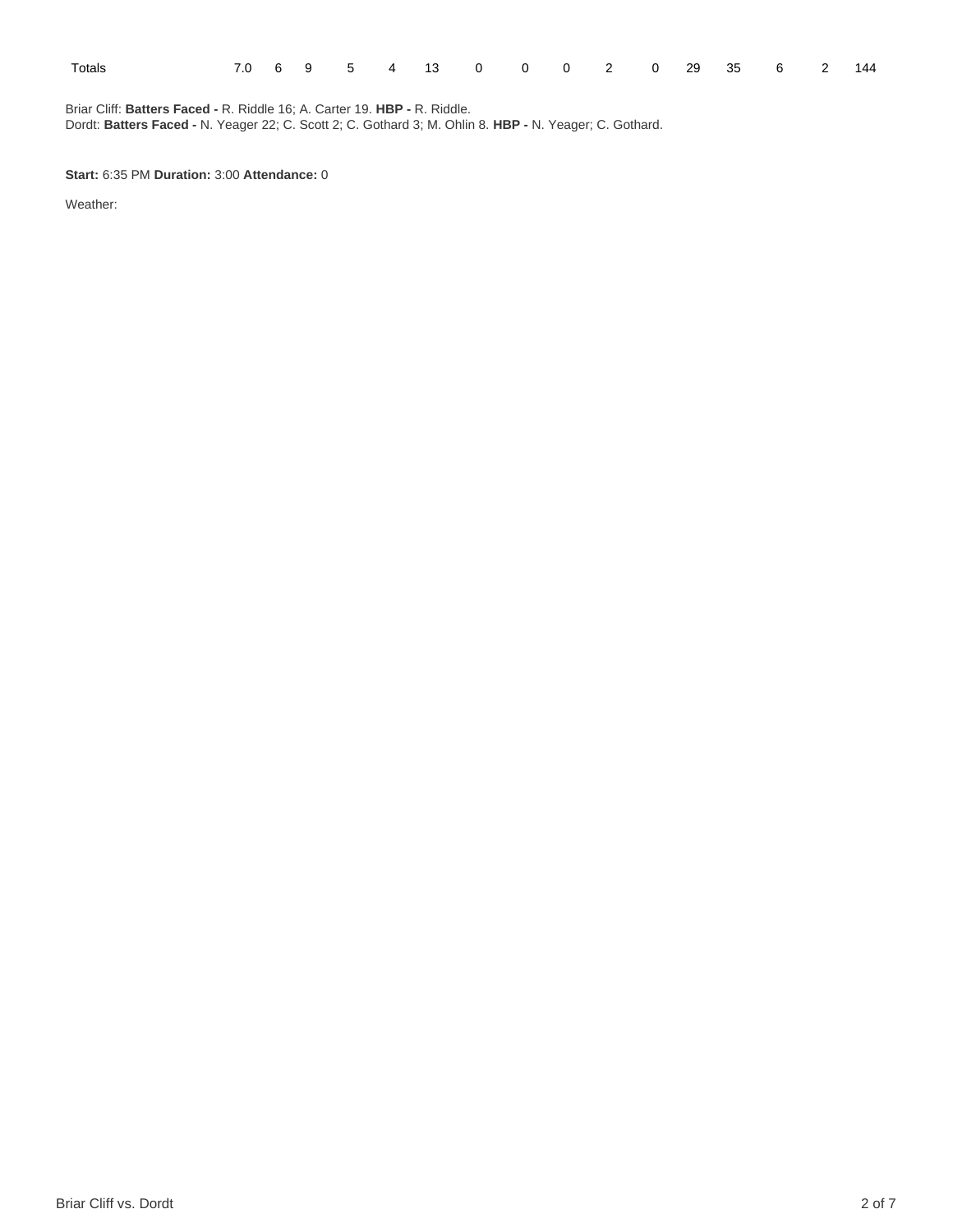### **Play by Play**

# **Scoring Summary**

| INNINGS PLAY              |                                                                                                                                                                                                  | $V - H$ |
|---------------------------|--------------------------------------------------------------------------------------------------------------------------------------------------------------------------------------------------|---------|
| <b>Briar Cliff</b><br>1st | W. Hunt singled to left field, RBI; C. Riemer scored.                                                                                                                                            | $1 - 0$ |
| Dordt<br>2nd              | A. Eshelman reached first on an error by 1b, RBI; C. Hollingsw advanced to second; A. Klinzing scored on an error by 1b, unearned.                                                               | $1 - 1$ |
| Dordt<br>3rd              | C. Edwards doubled to left field, RBI; L. Cline scored.                                                                                                                                          | $1 - 2$ |
| Dordt<br>3rd              | D. Stanley singled to right field, RBI; C. Edwards scored.                                                                                                                                       | $1 - 3$ |
| Dordt<br>3rd              | A. Eshelman doubled to right field, 2 RBI; C. Hollingsw advanced to third; J. Kim scored; D. Stanley D. Stanley.                                                                                 | $1 - 4$ |
| Dordt<br>4th              | L. November singled to right field, RBI; L. Cline scored.                                                                                                                                        | $1 - 5$ |
| <b>Briar Cliff</b><br>5th | C. Lange singled to center field, RBI; M. Hmielewsk scored, unearned.                                                                                                                            | $2 - 5$ |
| <b>Briar Cliff</b><br>5th | C. Riemer doubled to center field, RBI; B. Artzer scored.                                                                                                                                        | $3 - 5$ |
| <b>Briar Cliff</b><br>5th | M. Anthony doubled to left field, 2 RBI; W. Hunt scored; C. Riemer scored.                                                                                                                       | $5 - 5$ |
| <b>Briar Cliff</b><br>5th | D. Forcella singled to left field, RBI; M. Anthony scored.                                                                                                                                       | $6 - 5$ |
| <b>Briar Cliff</b><br>5th | C. Lange reached first on an error by rf, 3 RBI; M. Hmielewsk scored on an error by rf, unearned; E. Cone scored on an error by rf,<br>unearned; D. Forcella scored on an error by rf, unearned. | $9 - 5$ |
| Dordt<br>7th              | C. Hollingsw flied out to If, sacrifice fly, RBI; O. Walczak scored, unearned.                                                                                                                   | $9 - 6$ |

# **All Plays**

# **Briar Cliff Top of 1st Inning**

| C. Lange flied out to rf. (1 out)                                                           |
|---------------------------------------------------------------------------------------------|
| C. Riemer walked.                                                                           |
| C. Riemer Failed pickoff attempt.                                                           |
| C. Riemer stole second.                                                                     |
| Q. Evers struck out swinging. (2 out)                                                       |
| W. Hunt singled to left field, RBI; C. Riemer scored.                                       |
| M. Anthony hit by pitch; W. Hunt advanced to second.                                        |
| M. Anthony advanced to second on a passed ball; W. Hunt advanced to third on a passed ball. |
| T. Rogers struck out swinging, out at first c to 1b. (3 out)                                |
| Inning Summary: 1 Runs, 1 Hits, 0 Errors, 2 LOB                                             |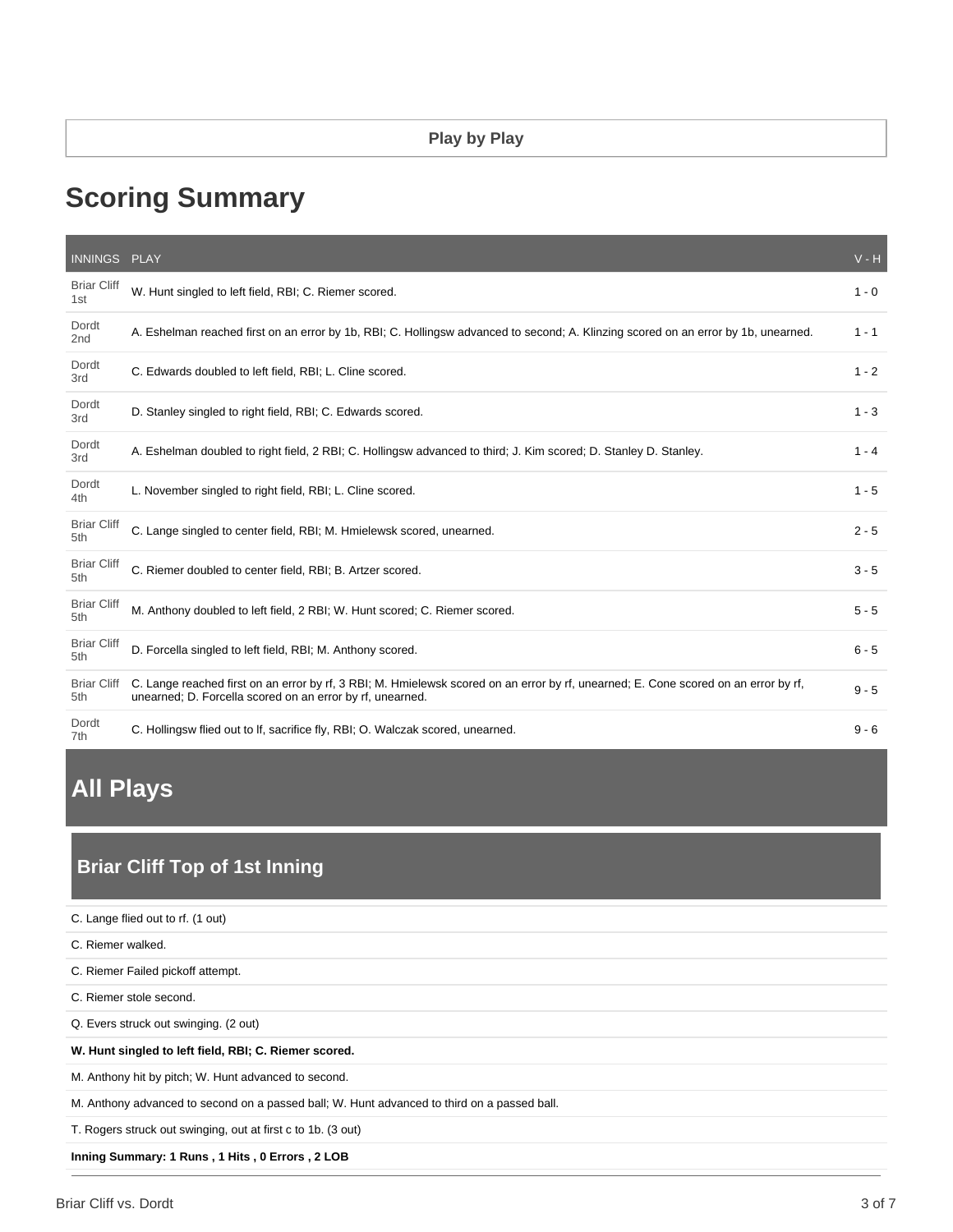### **Dordt Bottom of 1st Inning**

L. Cline singled through the right side.

L. November grounded out to 2b; L. Cline advanced to second. (1 out)

L. Cline out at second p to ss to 3b to ss, picked off. (2 out)

C. Edwards struck out swinging. (3 out)

**Inning Summary: 0 Runs , 1 Hits , 0 Errors , 0 LOB**

# **Briar Cliff Top of 2nd Inning**

C. Melvin walked.

C. Melvin Failed pickoff attempt.

C. Melvin stole second.

E. Cone struck out looking. (1 out)

M. Hmielewsk struck out swinging. (2 out)

C. Lange struck out swinging. (3 out)

**Inning Summary: 0 Runs , 0 Hits , 0 Errors , 1 LOB**

### **Dordt Bottom of 2nd Inning**

A. Klinzing walked.

D. Stanley struck out looking. (1 out)

J. Kim grounded out to p, SAC; A. Klinzing advanced to second. (2 out)

C. Hollingsw hit by pitch.

**A. Eshelman reached first on an error by 1b, RBI; C. Hollingsw advanced to second; A. Klinzing scored on an error by 1b, unearned.**

N. Christian struck out looking. (3 out)

**Inning Summary: 1 Runs , 0 Hits , 1 Errors , 2 LOB**

### **Briar Cliff Top of 3rd Inning**

C. Riemer grounded out to 3b. (1 out)

Q. Evers flied out to cf. (2 out)

W. Hunt struck out swinging. (3 out)

**Inning Summary: 0 Runs , 0 Hits , 0 Errors , 0 LOB**

### **Dordt Bottom of 3rd Inning**

L. Cline walked.

L. Cline stole second.

L. November lined out to p. (1 out)

L. Cline advanced to third on a wild pitch.

**C. Edwards doubled to left field, RBI; L. Cline scored.**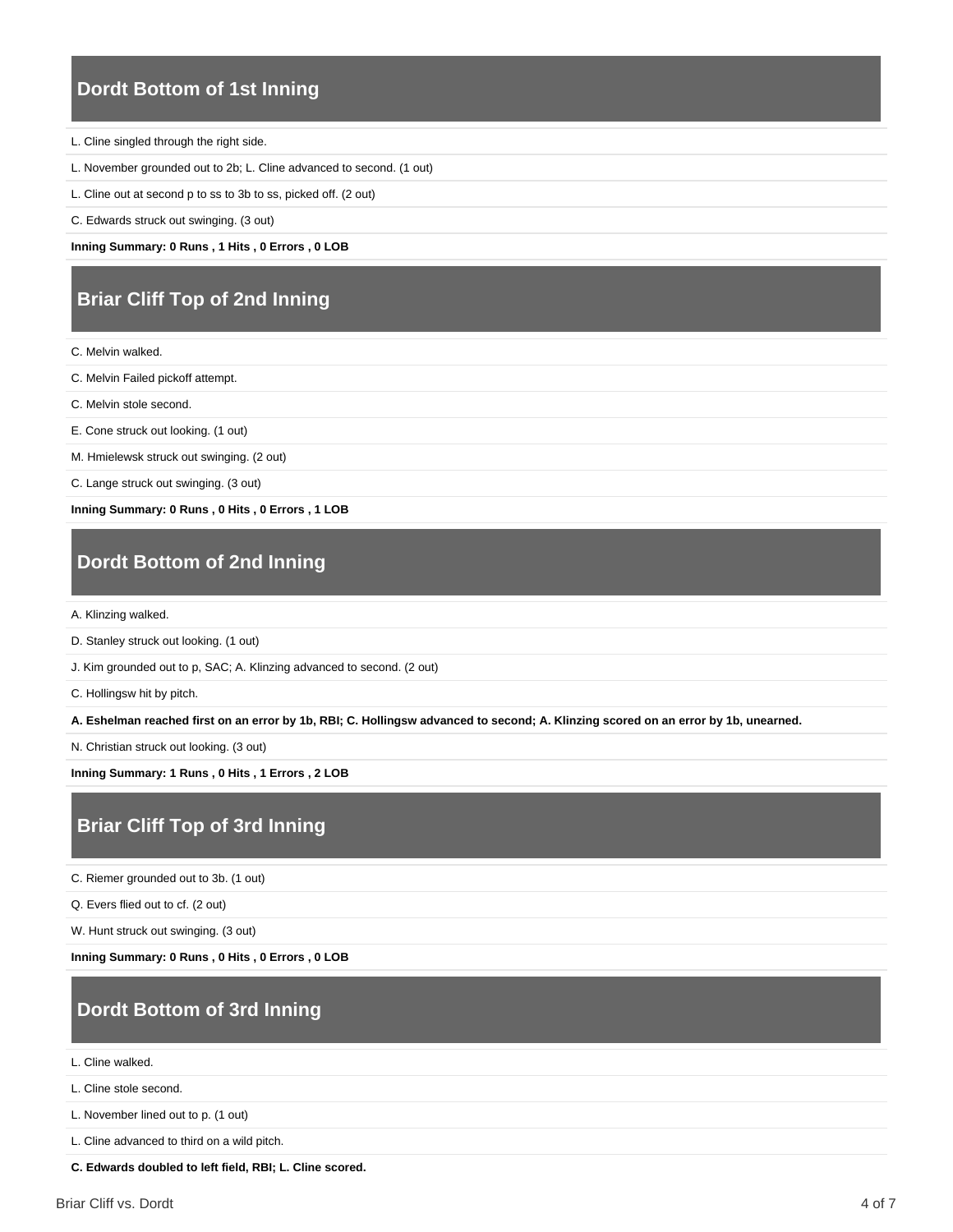A. Klinzing grounded out to ss; C. Edwards advanced to third. (2 out)

#### **D. Stanley singled to right field, RBI; C. Edwards scored.**

J. Kim singled to right field; D. Stanley advanced to second.

C. Hollingsw walked; J. Kim advanced to second; D. Stanley advanced to third.

A. Carter to p for R. Riddle.

**A. Eshelman doubled to right field, 2 RBI; C. Hollingsw advanced to third; J. Kim scored; D. Stanley D. Stanley.**

N. Christian struck out swinging. (3 out)

**Inning Summary: 3 Runs , 4 Hits , 0 Errors , 2 LOB**

### **Briar Cliff Top of 4th Inning**

M. Anthony walked.

M. Anthony Failed pickoff attempt.

M. Anthony Failed pickoff attempt.

M. Anthony advanced to second on a passed ball.

T. Rogers struck out swinging. (1 out)

C. Melvin struck out swinging. (2 out)

E. Cone flied out to cf. (3 out)

**Inning Summary: 0 Runs , 0 Hits , 0 Errors , 1 LOB**

### **Dordt Bottom of 4th Inning**

L. Cline walked.

L. Cline stole second.

**L. November singled to right field, RBI; L. Cline scored.**

L. November advanced to second.

P. Hamann pinch ran for L. November.

C. Edwards lined out to 2b. (1 out)

A. Klinzing singled to center field; P. Hamann advanced to third.

D. Stanley struck out swinging. (2 out)

A. Klinzing stole second.

J. Kim struck out looking. (3 out)

**Inning Summary: 1 Runs , 2 Hits , 0 Errors , 2 LOB**

# **Briar Cliff Top of 5th Inning**

L. November to c for P. Hamann.

M. Hmielewsk reached first on an error by ss.

M. Hmielewsk stole second.

B. Spade to c for L. November.

**C. Lange singled to center field, RBI; M. Hmielewsk scored, unearned.**

B. Artzer pinch ran for C. Lange.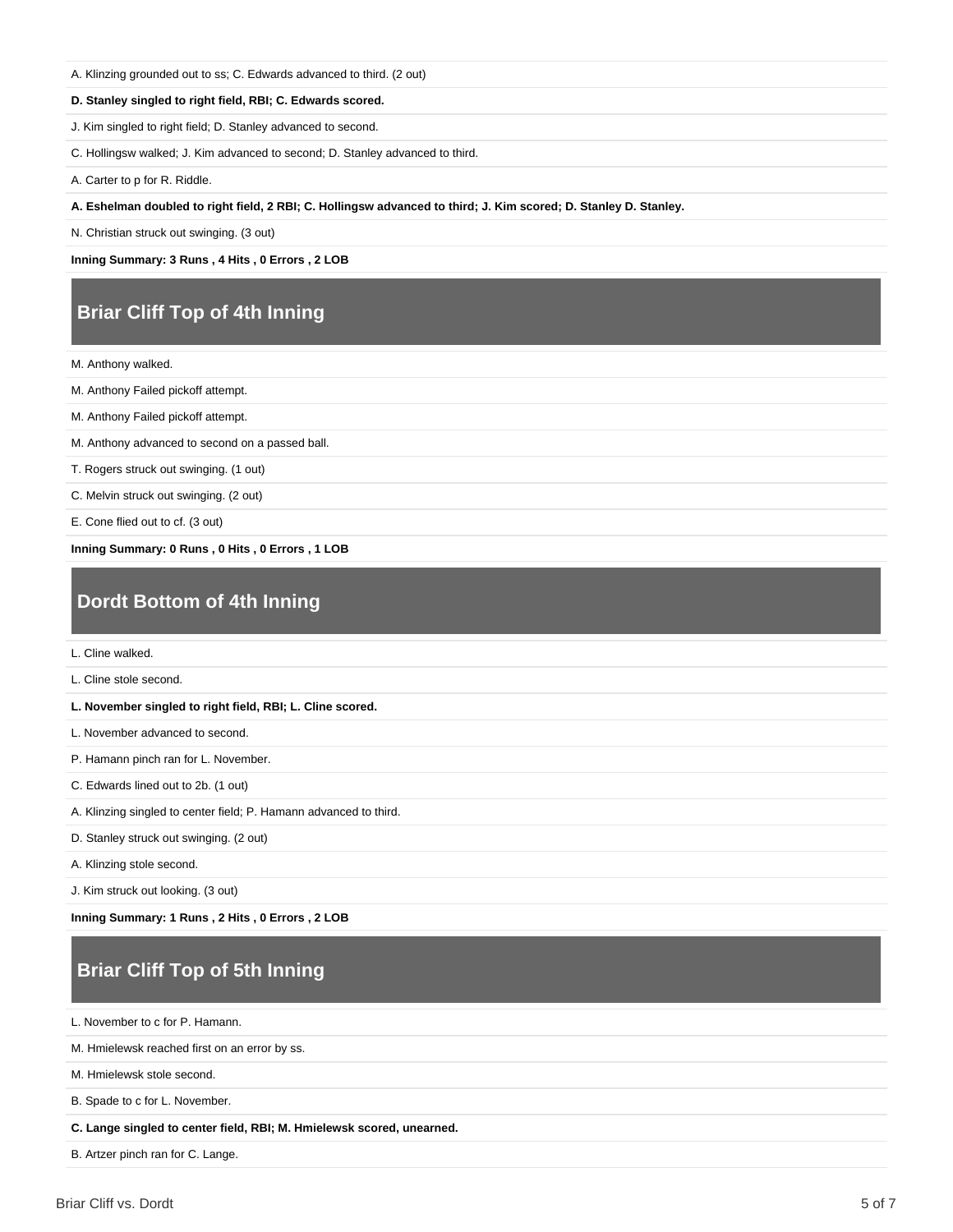| B. Artzer stole second.                                                    |
|----------------------------------------------------------------------------|
| B. Artzer advanced to third on a passed ball.                              |
| C. Riemer doubled to center field, RBI; B. Artzer scored.                  |
| Q. Evers struck out swinging. (1 out)                                      |
| W. Hunt doubled to left field; C. Riemer advanced to third.                |
| C. Scott to p for N. Yeager.                                               |
| M. Anthony doubled to left field, 2 RBI; W. Hunt scored; C. Riemer scored. |
| D. Forcella pinch hit for T. Rogers.                                       |
| D. Forcella singled to left field, RBI; M. Anthony scored.                 |
| C. Gothard to p for C. Scott.                                              |
| J. Sitzmann pinch hit for C. Melvin.                                       |
| J. Sitzmann struck out swinging; D. Forcella stole second. (2 out)         |
| D. Forcella advanced to third on a passed ball.                            |
| E. Cone walked.                                                            |
| M. Hmielewsk hit by pitch; E. Cone advanced to second.                     |
|                                                                            |
| C. Lange pinch hit for B. Artzer.                                          |

M. Ohlin to p for C. Gothard.

**C. Lange reached first on an error by rf, 3 RBI; M. Hmielewsk scored on an error by rf, unearned; E. Cone scored on an error by rf, unearned; D. Forcella scored on an error by rf, unearned.**

C. Lange stole second.

C. Riemer struck out looking. (3 out)

**Inning Summary: 8 Runs , 5 Hits , 2 Errors , 1 LOB**

# **Dordt Bottom of 5th Inning**

C. Lange to c.

T. Rogers to rf for D. Forcella.

J. Sitzmann to lf.

C. Hollingsw struck out swinging. (1 out)

A. Eshelman struck out swinging, out at first c to 1b. (2 out)

N. Christian struck out looking. (3 out)

**Inning Summary: 0 Runs , 0 Hits , 0 Errors , 0 LOB**

# **Briar Cliff Top of 6th Inning**

Q. Evers struck out swinging. (1 out)

W. Hunt struck out swinging. (2 out)

M. Anthony flied out to rf. (3 out)

**Inning Summary: 0 Runs , 0 Hits , 0 Errors , 0 LOB**

### **Dordt Bottom of 6th Inning**

L. Cline struck out swinging. (1 out)